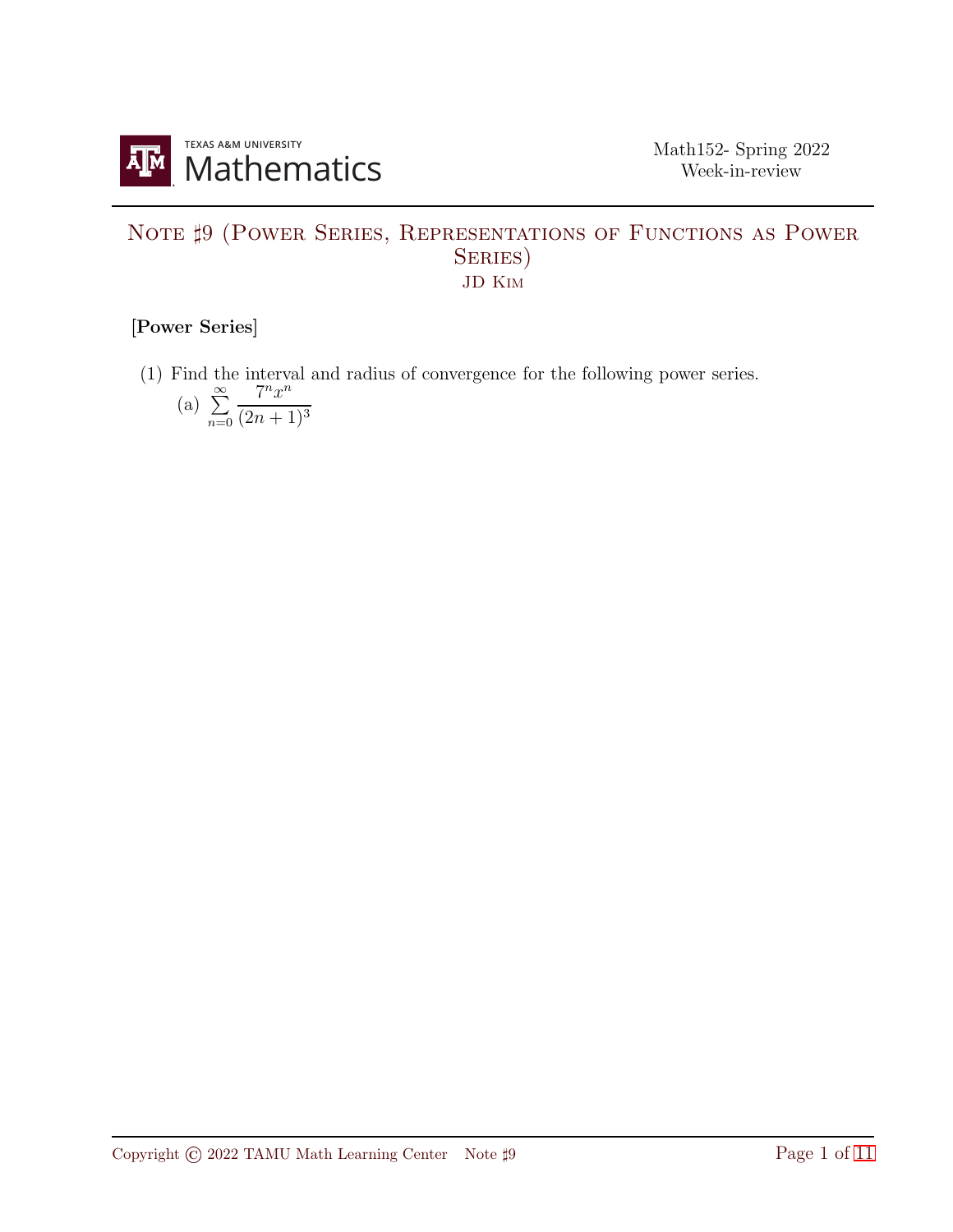

(b) 
$$
\sum_{n=0}^{\infty} \frac{(2n)!(5x+1)^n}{n!}
$$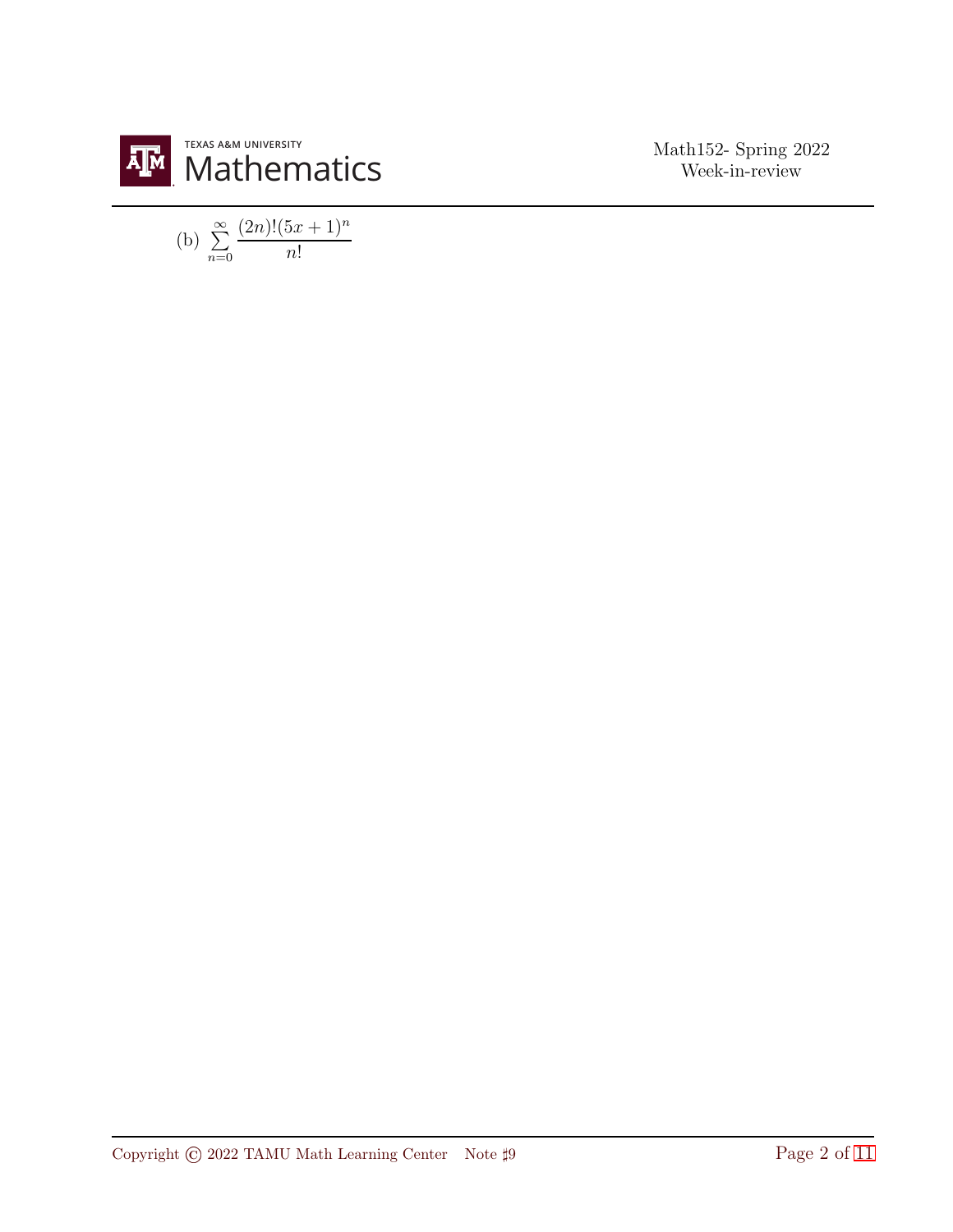

(c) 
$$
\sum_{n=0}^{\infty} \frac{n(-5)^n (x+3)^{n+1}}{3n!}
$$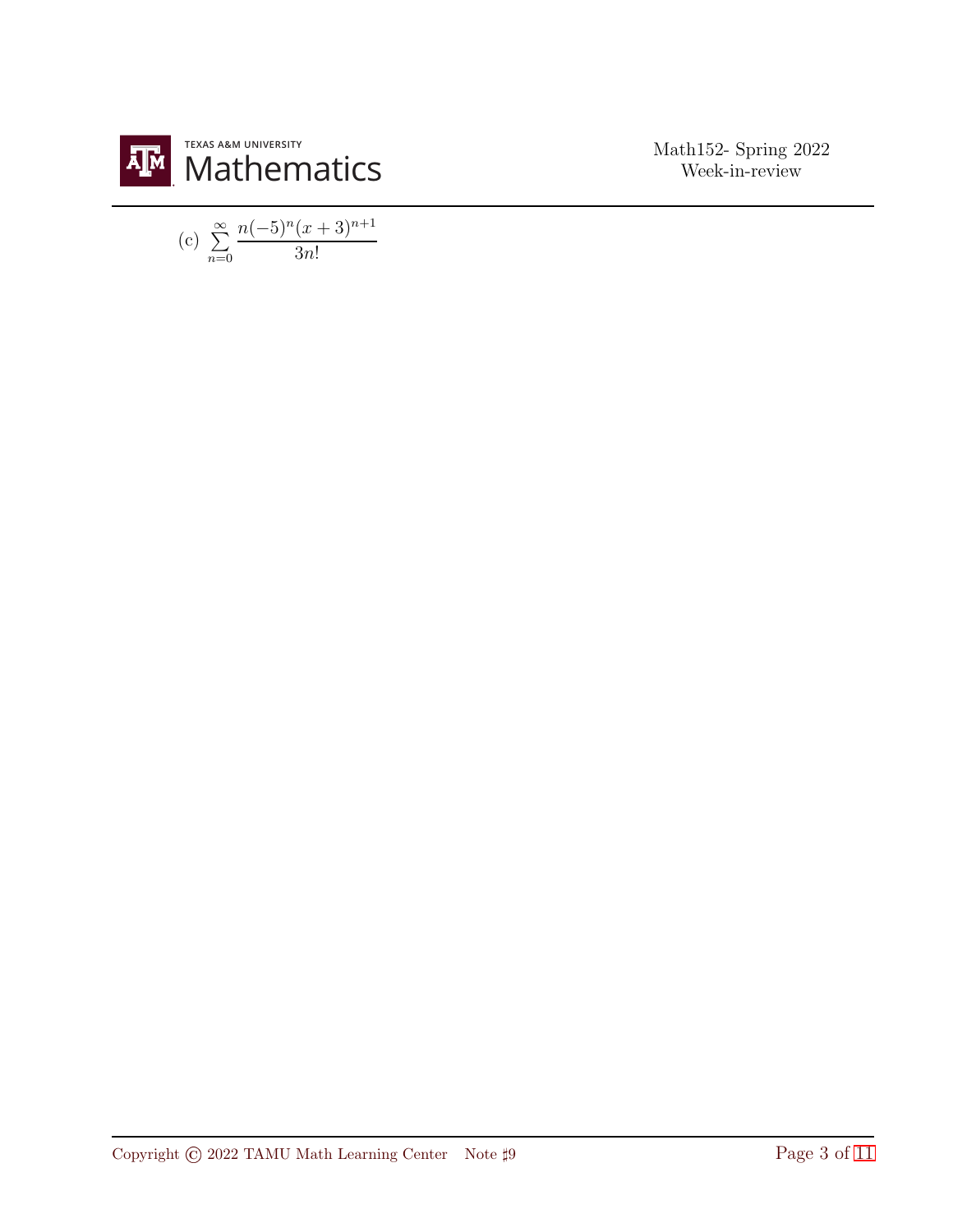

(d) 
$$
\sum_{n=2}^{\infty} \frac{3(-1)^n (2x-5)^n}{4^{n+1} \ln n}
$$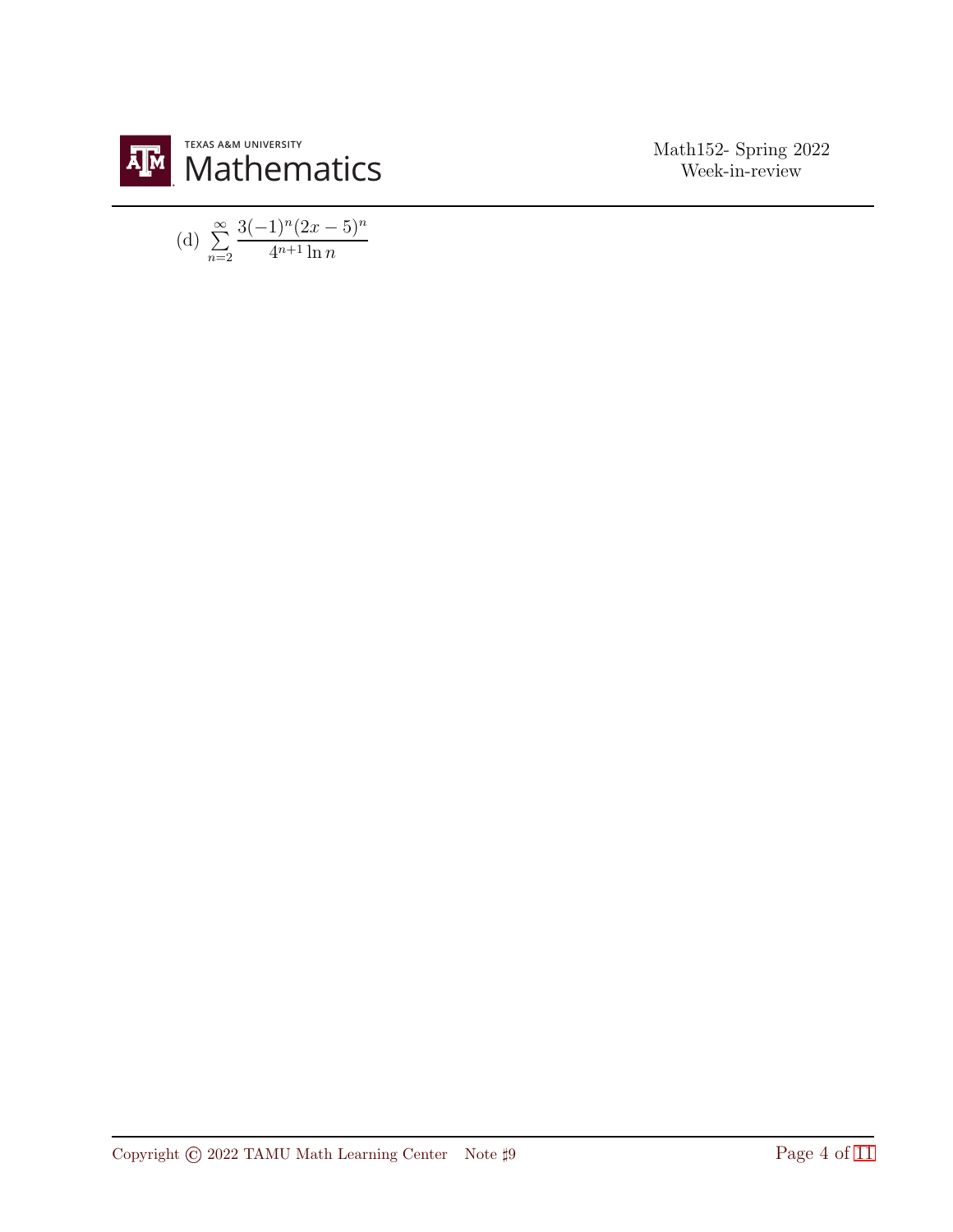

(e) 
$$
\sum_{n=2}^{\infty} \frac{(2x-5)^n}{n4^n}
$$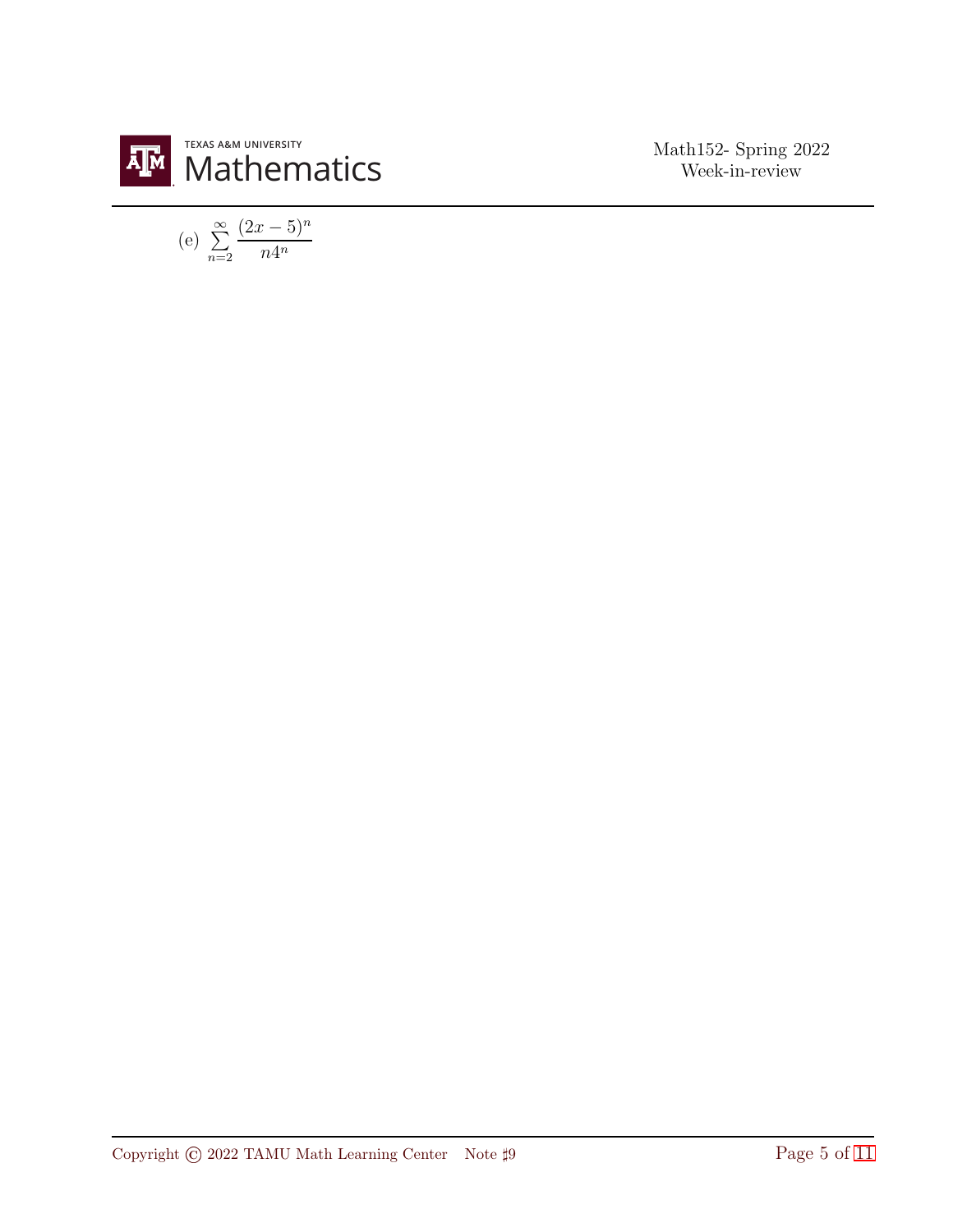

## [Representations of Functions as Power Series]

(2) Find a power series representation for the function. Determine the Radius of convergence. (a)  $f(r)$  $3x^3$ 

$$
a) f(x) = \frac{1 - 8x^3}{1 - 8x^3}
$$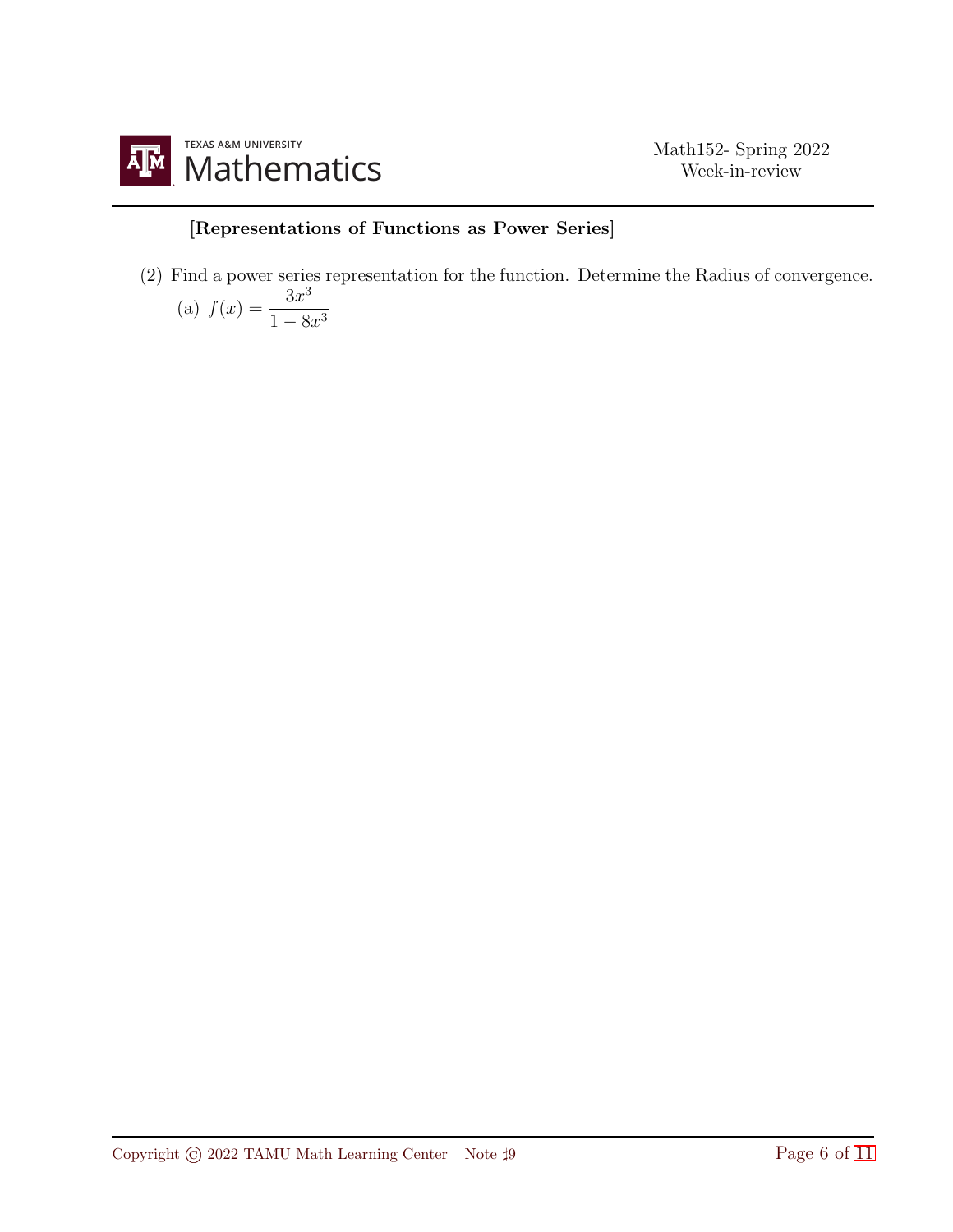

(b) 
$$
f(x) = \frac{4x}{5 + 2x^2}
$$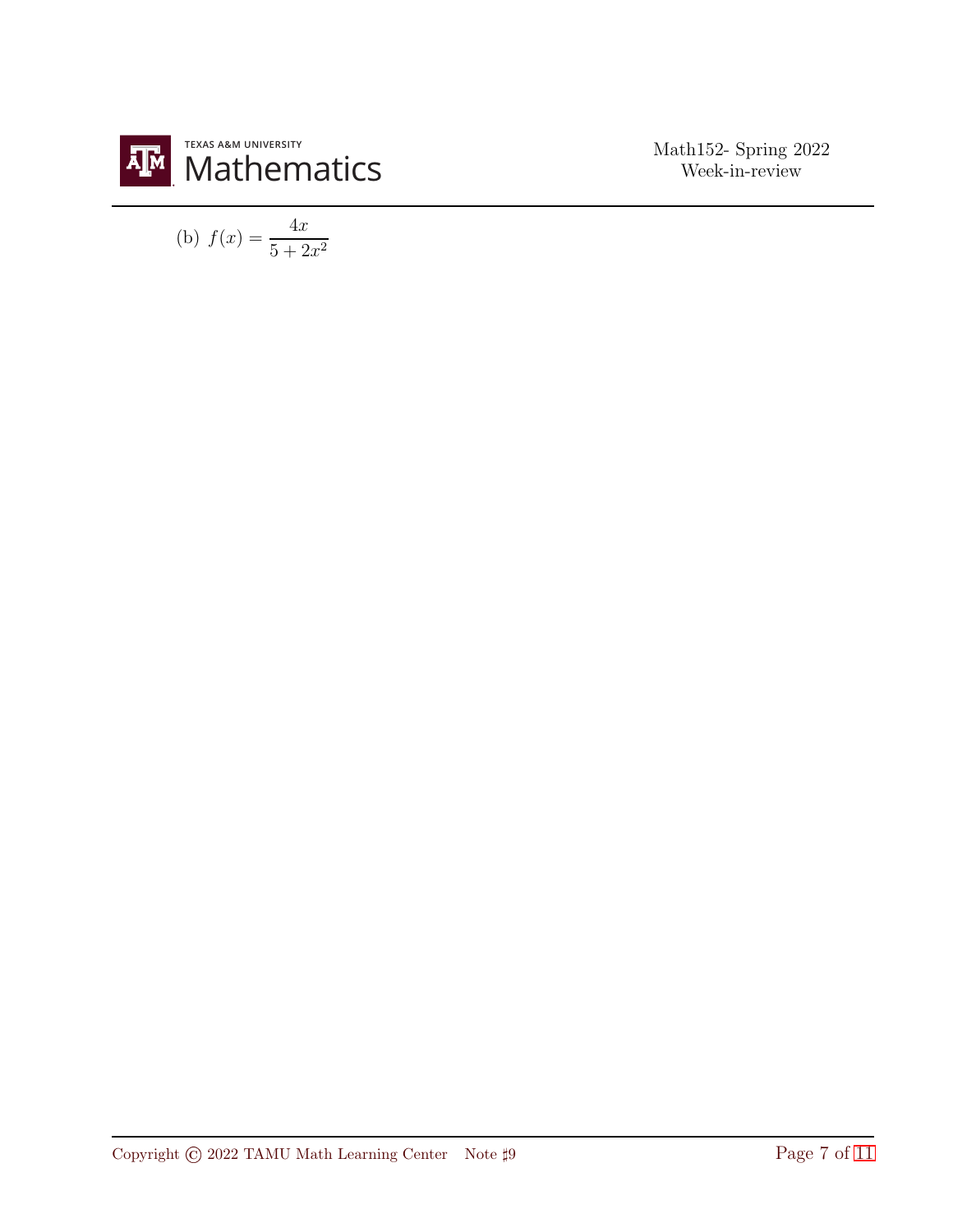

(c)  $f(x) = 3x^2 \ln(9 + 2x^3)$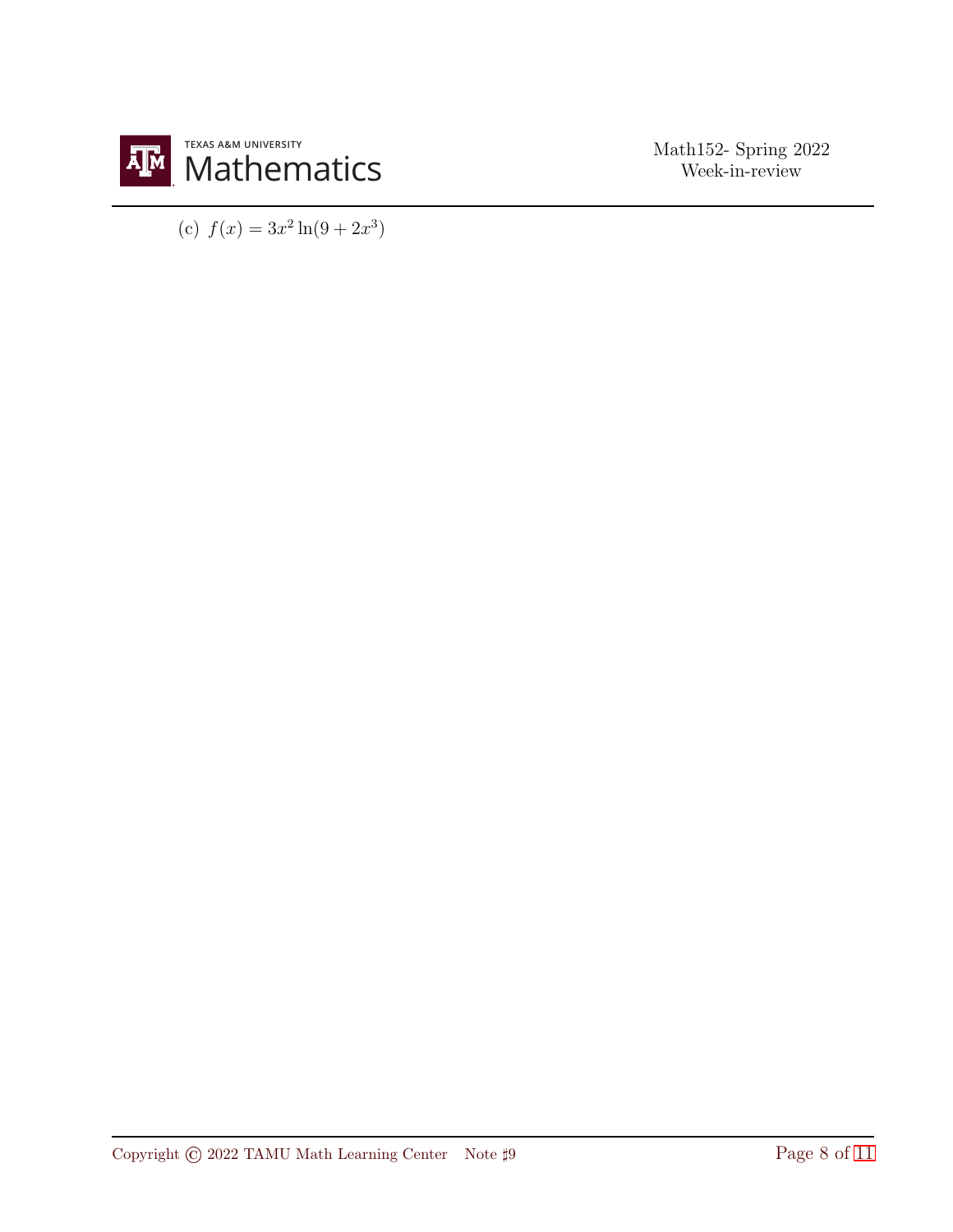

(d) 
$$
f(x) = \frac{12x^5}{(4-x)^2}
$$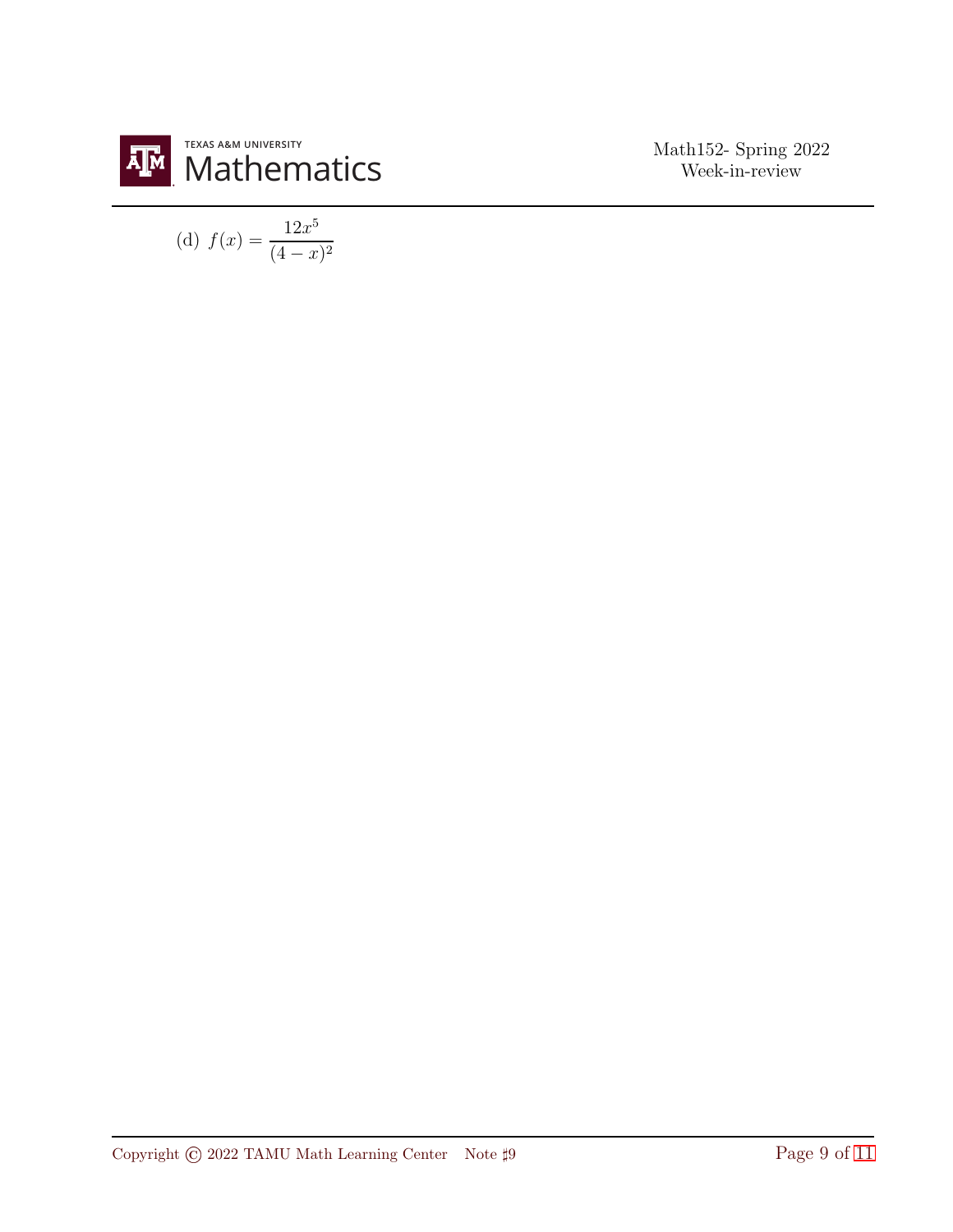

(3) Evaluate the indefinite integral as a power series. What is the radius of convergence?

$$
(a) \int \frac{x}{2x^6 + 3} dx
$$